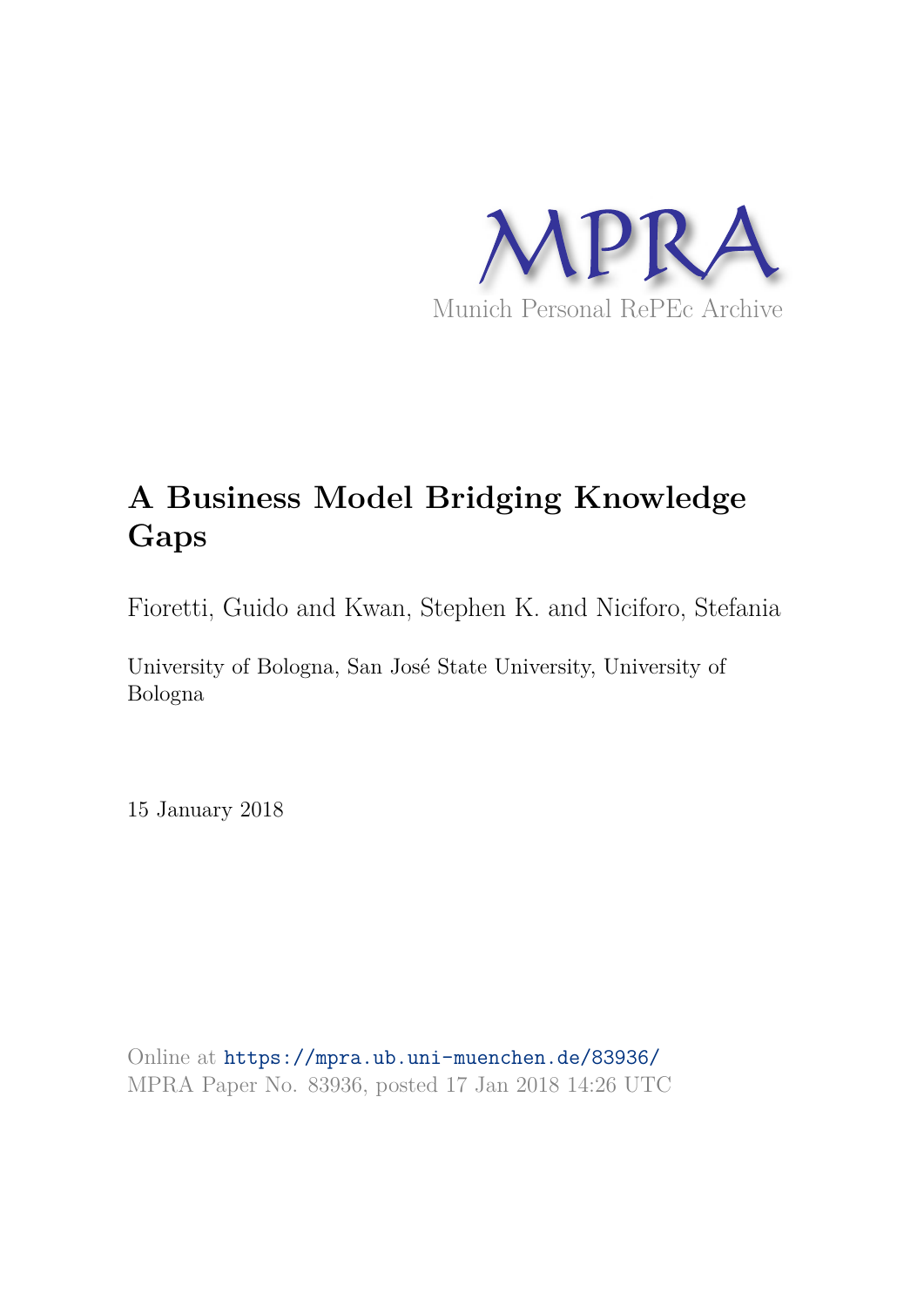## **A BUSINESS MODEL BRIDGING KNOWLEDGE GAPS**

Guido Fioretti University of Bologna Stephen K. Kwan San José State University Stefania Niciforo University of Bologna

#### **Abstract**

Starting with a case-study we illustrate an emerging business model for the *Industrial Internet of Things* that applies to other ITC-based industries as well. We formalize this business model by importing the concept of structural holes into semantic networks and suggest that a similar logic applies to conceptual maps of consumers' behaviour, too.

#### **Introduction**

Quick and free availability of information made possible by the Internet has rendered "business as usual" impossible in quite many established industries, ranging from music to news. Many firms have been forced to re-think the assumptions of their strategies, asking themselves what competencies would produce value and, most importantly, how they could harness it. The Internet forced many firms to elaborate radically new strategies and formulate new business models that would question assumptions that they had taken for granted.

Disentangling the concepts of 'strategy' and 'business model' may not be easy on certain circumstances. One approach for conceptualizing the difference is that thinking about a business model implies exploring novel sources of value, whereas strategies are formulated even when no radical change is implied (Shafer *et al*., 2005; Teece, 2010; Zott *et al*., 2011). Another path towards a clear definition is eventually suggested by the observation that envisioning a business model implies exploring a set of possible strategies, only one of which is actually implemented (Casadesus-Masanell and Ricart, 2010). Whatever the definitions that will eventually emerge, it is obvious that firms eventually conceive radically novel business models at certain points in time, and that this happens with or without the Internet (Magretta, 2002; Teece, 2010). However, the Internet made many items available for free that were previously sold on a market, forcing many firms to conceive new business models.

Business models, in general, can be grouped into broad families. For instance, firms that provide free software must "sell" a product that is available at zero cost (e.g., the free *Linux* operating system), but they can make money by providing consultancy on how to install and maintain it. At first, this may struck the reader as quite novel a business model. However, consider what producers of airplane engines do: They typically sell their products at too low a price to make reasonable profits, but they take their earnings from all the maintenance these devices require. While not so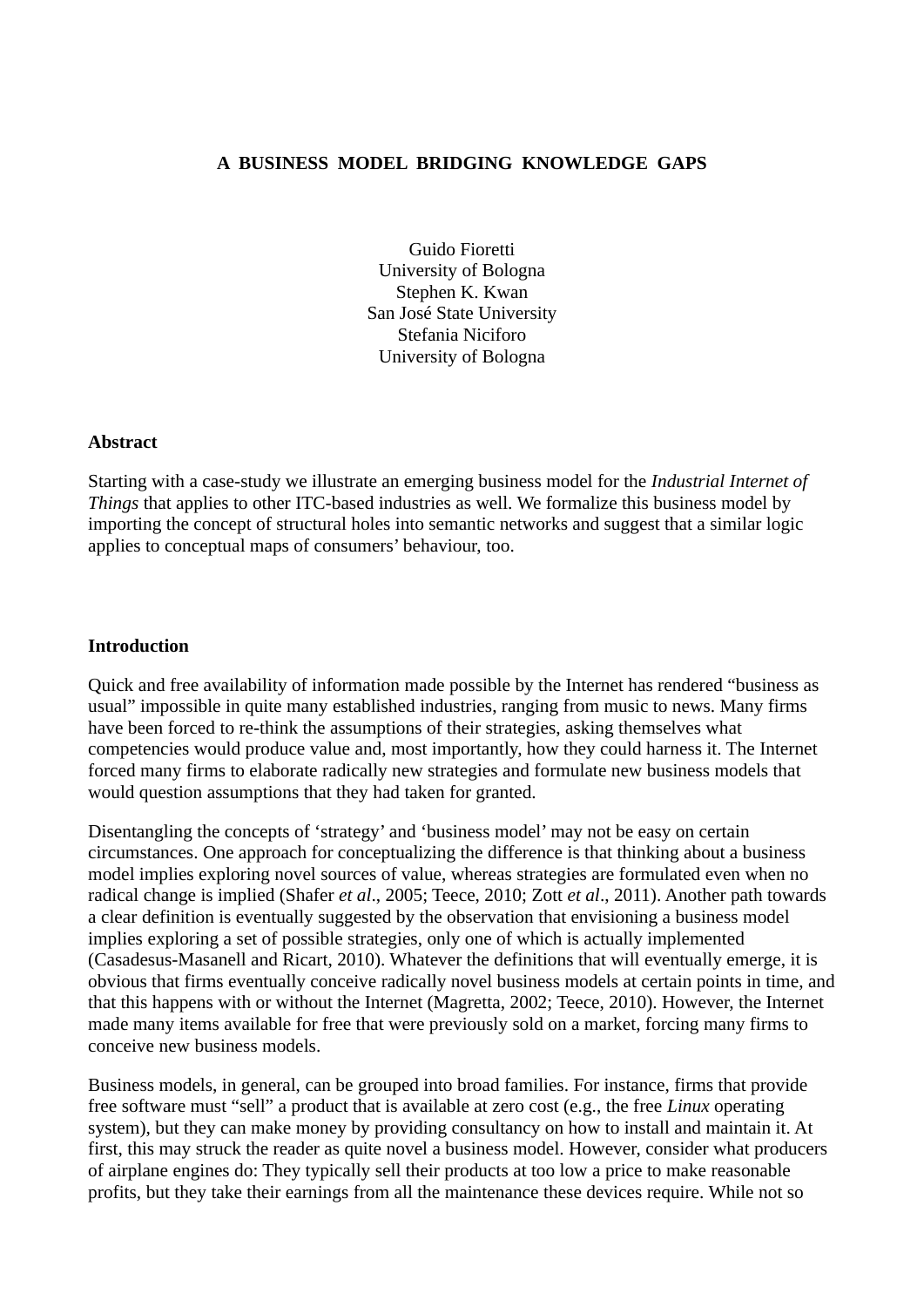extreme a strategy as those adopted by free-software vendors, it nonetheless follows a similar business model (Teece, 2010).

We believe that identifying broad categories of business models is useful for academics and practitioners alike and, indeed, many scholars have proposed sensible taxonomies (Schweitzer, 2005; Gunther McGrath, 2010). This paper reports on a Silicon Valley firm that is developing a novel and interesting business model in a field where lots of technological promises are made but little profits have been harnessed hitherto. While appreciating the innovativeness and peculiarities of a business model that is based on bridging between previously unrelated knowledge, we also recognized that this business model has certain similarities to those adopted by certain other firms in completely different fields. Thus, we illustrate our case-study as prototypical for a new class of business models based on the ability to bridge previously unrelated knowledge.

The rest of this paper is organized as follows. In the ensuing section, the features and potentialities of the Internet of Things (IoT) and the Industrial Internet of Things (IIoT) are discussed. The development of the IIoT is intertwined with the story of *Echelon*, a pioneer firm we studified as a case-study, will be illustrated in the second section. *Echelon*'s business model is expounded in the third section, and generalized into quite general a framework in the fourth section. The fifth section postulates that a similar framework governs certain features of consumers' behavior, followed by conclusions in the sixth section.

# **Distributed Control, IoT and IIoT**

The Internet created unprecedented possibilities for diffusion of information and coordination of behaviour, ranging from crowd-founding to virtual games to flash mobs. It did so by connecting millions of computers in a huge web where flows – unlike those of many previous communication media – are neither planned, nor centralized.

As early as in the 1980s, at a time when the Internet itself was still in its infancy, a few visionary IT specialists speculated that if microchips would be embedded in physical devices that would be allowed to communicate with one another, their functionalities would go beyond those of each single device (Wired, 1993). For example, an occupancy sensor, a light switch and a thermostat could regulate the lighting and temperature of a room as soon as someone entered it. Or, an alarm clock could wake you up but also send a message to a machine that brews a cup of coffee. Similar applications would span as diverse fields as the automation of large buildings, the management of agile productive plants, the regulation of flows along a grid of power plants or, in short, any setting where a large number of heterogeneous devices coordinate their operations while retaining some degree of flexibility.

In 1988, a few prominent Silicon Valley entrepreneurs and venture capitalists founded a company in order to bring this vision to market*. Echelon*, so the name of the company, designed the *Neuron*, a microchip that could be embedded in physical devices which, in their turn, would be connected to one another through the power line network (PLN). *Echelon* would sell the *Neuron* and the *LonTalk* communication protocol, which together made up the *LonWorks* control technology (Lane and Maxfield, 2005, 2009).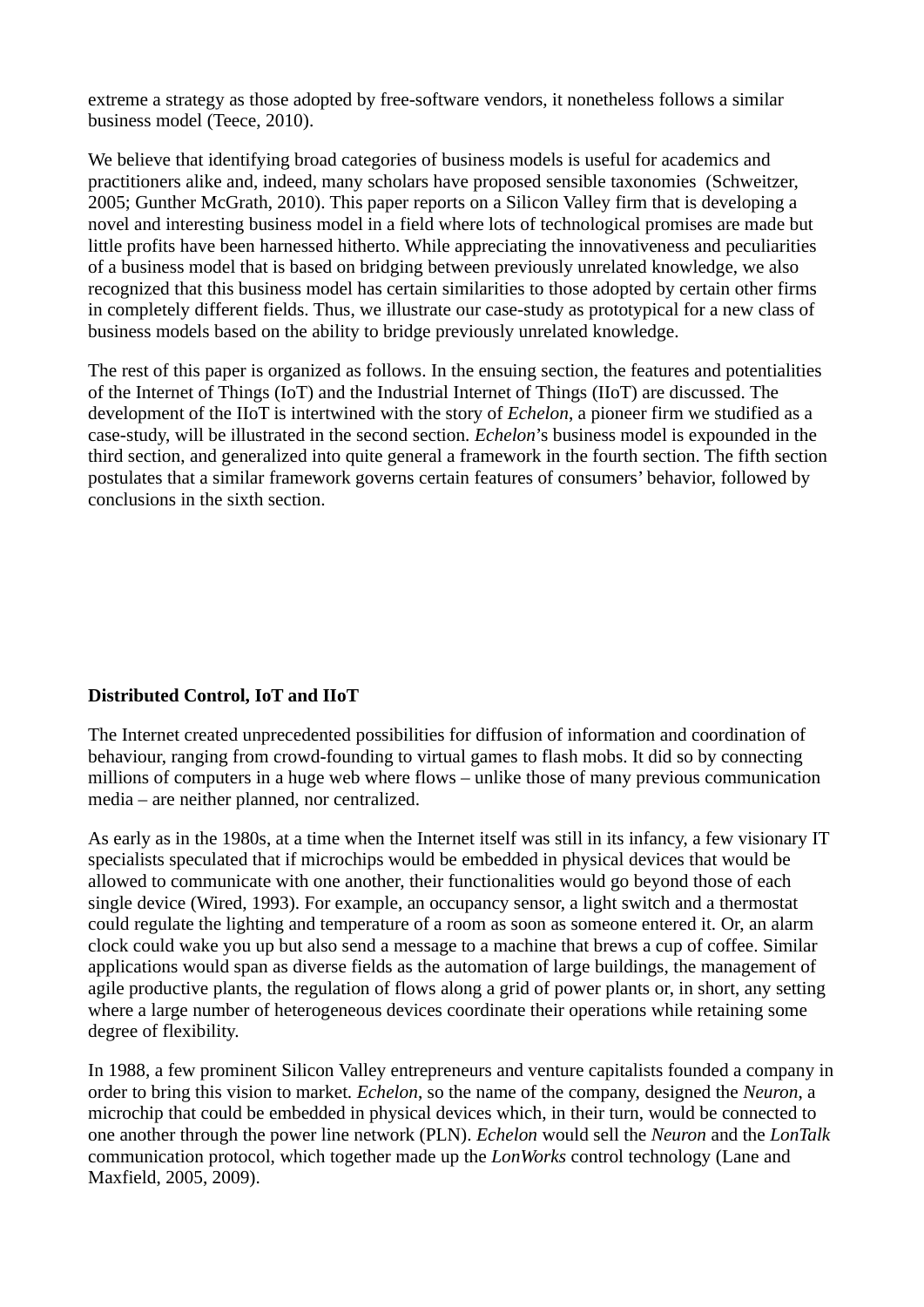The architecture designed by *Echelon* was radically different from the leading technological paradigm of that time. According to the received wisdom of the 1980s and 90s, sensors and actuators would be wired through a hierarchical set of data hubs which would route all information to a central computer which, in its turn, would issue appropriate commands to local devices. By contrast, *Echelon* set out to implement a distributed control architecture. Each device would be endowed with its own microchip, and each device would be able to communicate with any other.

Distributed control is technically superior to centralized control. Its advantages are due to (*i*) scalability, in the sense that devices can be added or taken away without re-programming the whole system, and (*ii*) reliability in front of power shortages, for several microchips working in parallel take a much shorter time to restore normal operation. From a purely technical point of view, there was no doubt that distributed control would make centralized control obsolete.

However, distributed control provides its largest benefits if a large number of heterogeneous devices are connected, which are eventually produced by competing firms. Each of these firms may have an interest in connecting its own devices to one another by means of a distributed architecture, but none of them is happy to see distributed networks where devices from different vendors compete with one another. Each producer in each industry strives to sign contracts where only its own products are used, so each producer typically adds any sort of technical difficulty to impair its devices from communicating with those of its competitors. Thus, we are experiencing the paradoxical reality of a superior technology that is technically available since the end of the 1980s, but that has not been allowed to spread into the economy hitherto (Rossi *et al.*, 2009).

Distributed control did not spread, but it did not disappear either. Rather, it survived and diffused in specific market niches. *Echelon* did not thrive, but it did not go bankrupt either. It rather set on a slow but steady growth path, possibly disappointing with respect to the initial (exaggerated) expectations but respectably positive and reasonably good in the long run.

Quite surprisingly for the disillusioned fans of distributed control, the new century brought a new spike of great expectations. This new wave of expectations also had a brand new name: The *Internet of Things* would connect devices of any sort, making everything *smart*: smart cities, smart homes, etc. Remarkably, the new name did not stress technical superiority (distributed control vs. centralized control) but rather what the devices would do for the final user: They would provide smart environments because they would connect to one another just like computers do.

This focus on consumers is possibly connected with an afterthought that is likely to loom very large in the minds of all actors involved, namely, the possibility that "smart" devices could be used in order to collect big data about consumers (European Parliament, 2015). If this will come true, then distributed control will finally spread, yet not because of its technical superiority but rather because it will allow better consumer profilation. It is a dream, or a nightmare, that is still far from coming true in any case.

Interestingly, *Echelon* is staying away from all talks about big data and IoT. It is focusing on the 'Industrial' IoT instead (IIoT), where technical expertise matters and where profits can be made here and now rather than at some distant future. In retrospect, one may observe that throughout its whole existence *Echelon* stayed firmly within the IIoT although it switched its main focus from building automation to power grids to lighting throughout the years. In broad terms, we can observe a certain constancy and coherence with its origins (Hannan and Freeman, 1984) co-existing with the entrepreneurial ability of re-directing its core activities from building automation to power grids to smart urban environments and beyond.

We decided that *Echelon*'s recent developments were worth an investigation, which we did in 2015. We carried out a qualitative research following the guidelines of Classical Grounded Theory (Glaser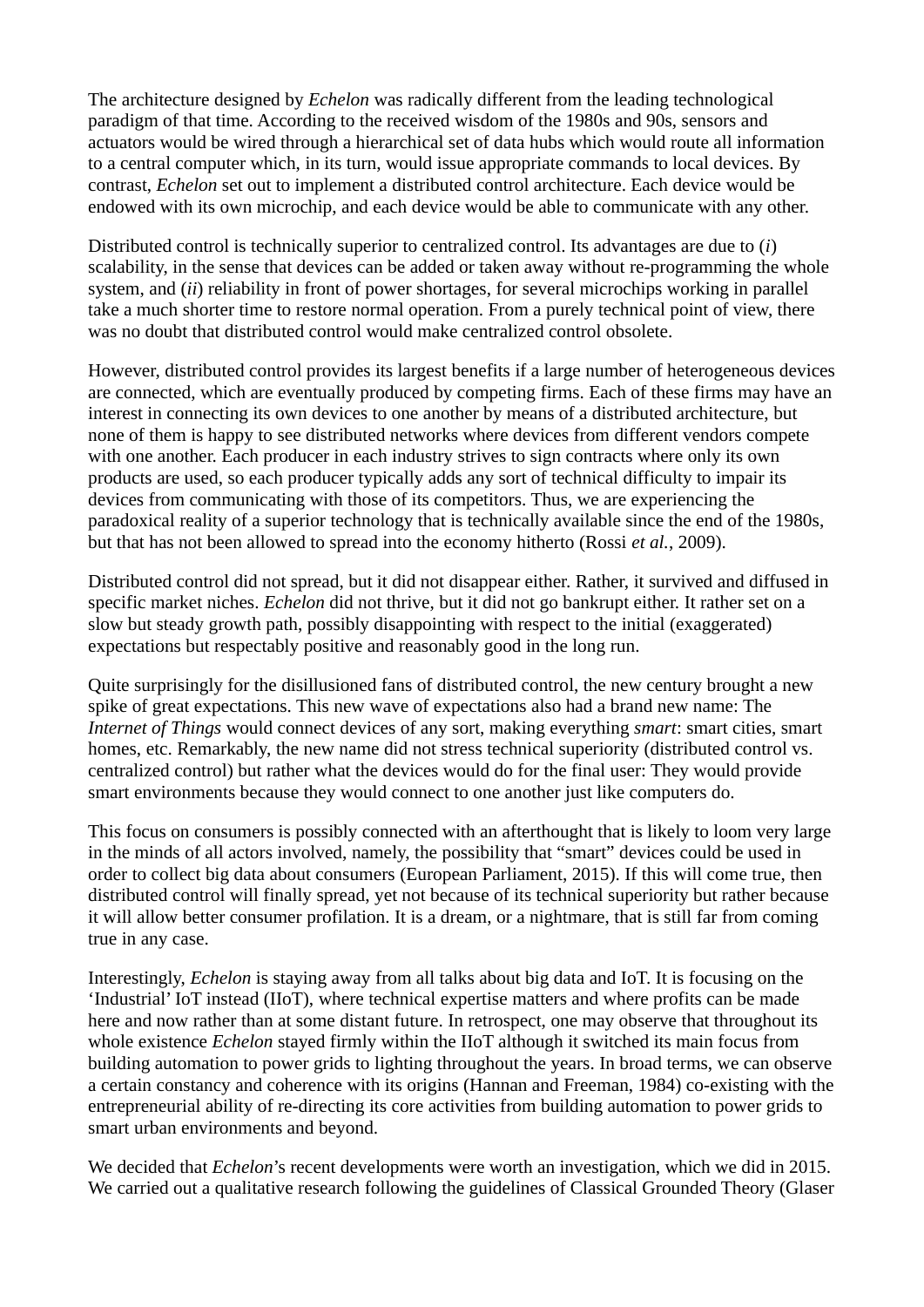and Strauss, 1967; Orton, 1997), where our initial expectations concerned the interplay between constancy and adaptability in Echelon's strategy. In particular, we made open-ended interviews to:

- Chris Dingley, VP for Sales (unrecorded);
- Robert Dolin, former CTO and VP for Engineering (recorded);
- Robert Maxfield, Board Member since inception (recorded);
- Sohrab Modi, CTO and VP for Engineering (unrecorded);
- Ronald Sege, CEO and Chairman of the Board (unrecorded).

Handwritten notes were taken in all interviews, including those where recording was not allowed. Excerpts from these notes were submitted for approval.

In parallel to interviewing *Echelon* we actively attended ongoing debates in Silicon Valley on IoT, IIoT and big data. In particular, we were struck by the scheme for a business model proposed by *Claro Partners* (2014), a specialized consultant. Following the methodology of Grounded Theory we combined *Claro Partners*' insights with the inputs provided by *Echelon* in order to arrange higher-order concepts (Glaser, 2002; Glaser and Holton, 2004) which, in our case, translated into a business model that we found interesting and innovative. In a third stage concepts were re-arranged again, drawing similarities with experiences of other firms in different industries. Finally, we realized that certain aspects of this business model would shed light on consumers' behavior as well.

It is worth to stress that, in accordance with the principles of Grounded Theory (Glaser, 2002), our interpretation of *Echelon*'s business model is not necessarily *Echelon*'s own interpretation. It is our own theory, grounded on testimonies provided by *Echelon* as well as other sources.

# **Change and Continuity**

*Echelon* was founded in 1988 in order to provide distributed solutions to control problems affecting as diverse industries as machineries manufacturing, building automation, consumer durables, and beyond (Echelon, 1990). A choice had to be made. At that time, it seemed reasonable to begin with a section of building automation where the potential advantages from connecting devices to one another were substantial, the so-called HVAC industries (Heating, Ventilation, and Air Conditioning).

*Echelon* started selling its microchips in 1990. Its initial strategy consisted of stipulating agreements with the main HVAC manufacturers in order to embed microchips in their devices. Since 1996, a new strategy complemented these agreements (Lane and Maxfield, 2005). According to this new strategy, *Echelon* would produce modules with embedded Neuron chips that interfaced via industrystandard interfaces to devices of any maker. These general-purpose modules would be sold to independent 'System Integrators' who in their turn would provide networked solutions for building automation incorporating devices from multiple suppliers.

In 2000, the Italian electricity provider *Enel* asked *Echelon* to embed its microchips in a new series of smart meters that would substitute all previous electricity meters in Italy. For *Enel*, this was not just a means to implement remote reading of its meters. Its CEO aimed at providing home automation solutions through a partnership that culminated in acquiring 7.9% of *Echelon* shares and a sit in the board (Tatò, 2016). For *Echelon*, it meant installing 30 mio microchips while entering a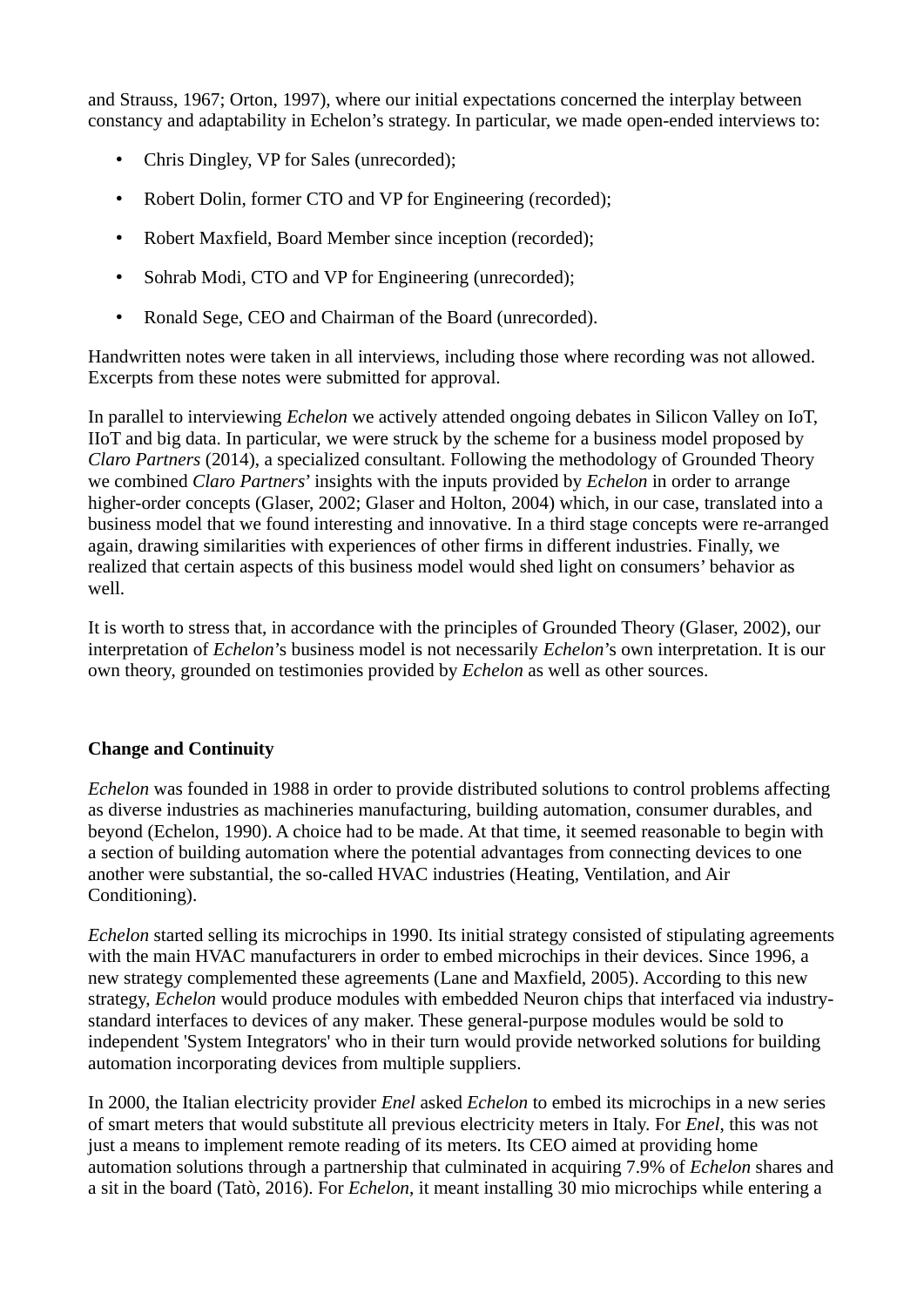new market. In the subsequent years, smart grids became more important for *Echelon* than HVAC. Applications to building automation were still being made (through system integrators as well as through agreements with HVAC manufacturers), but power grids were the main focus.

However, most electricity providers had little interest in combining intelligent meters with home automation. Most of them were just interested in remote reading of meters, a basic functionality for which cheaper devices were available (Thoma, 2017). Even *Enel* lost interest in integrating home automation with their metering network when a new CEO was appointed in 2002 (Dolin, 2015). For some years *Echelon* continued to focus on smart grids but eventually sold its operations in 2014 (Echelon, 2014).

Echelon left the smart grid in order to enter smart lighting through the acquisition of *Lumewave* (Echelon, 2014). In the course if this transition its discourse also shifted from "distributed control" to the IIoT where *Echelon* became a key player. *Echelon* was founded with the idea of providing a general solution for the problem of control in any industry but, in practice, it could only zig-zag across separate markets such as HVAC, power grids and lighting (Lane and Maxfield, 2009).

What is most remarkable with these strategy shifts is that in spite of all changes, and in spite of all the hype on IoT and big data, *Echelon* never deviated from understanding itself as a firm based on technical excellence. Apparently, this firm has never been tempted by the possibility of using smart devices in order to enter the business of consumer profilation. On the one hand, its zig-zag through strategies and markets is an instance of change management. On the other hand, at a more fundamental level that defines its identity and the source of its competitive advantage, *Echelon* appears not to have ever changed. The many turnarounds of strategy are instances of adaptation (Cyert and March, 1963), but they are also manifestations of a core identity that is just as invariant as the organizational ecologies approach would predict (Hannan and Freeman, 1977, 1984).

This ambivalence can be eventually understood by recallimg the concepts of *capabilities* and *routines*. Capabilities stand for firm-specific, often tacit knowledge that constitutes the core of its resources. Eventually, capabilities can be understood in terms of firm-specific routines if one wants to stress the fact that organizational knowledge is embedded in sequences of actions that are repeated again and again (Grant, 1991; Winter, 2000). This case-study shows that – similarly to other organizational features (Scott, 1998) – only core organizational capabilities and routines contribute to organizational inertia, whereas more peripheral capabilities can be easily adapted to a changing environment.

Finally, our case-study confirms the importance of managerial cognition in detecting opportunities, envisioning strategies and directing action (Garud and Rappa, 1994; Tripsas and Gavetti, 2000; Nadkarni and Barr, 2008; Plambeck, 2012; Hadida, 2014). In our case, *Echelon*'s focus on IIoT comes along with the identification of profit opportunities in IIoT to the detriment of those in IoT (see Appendix A).

## **A Business Model for the Industrial Internet of Things**

In general, IoT/IIoT is a field surrounded by much hype and promises for big expansion, but it is not at all clear how firms will make profits in the brave new world of interconnected things.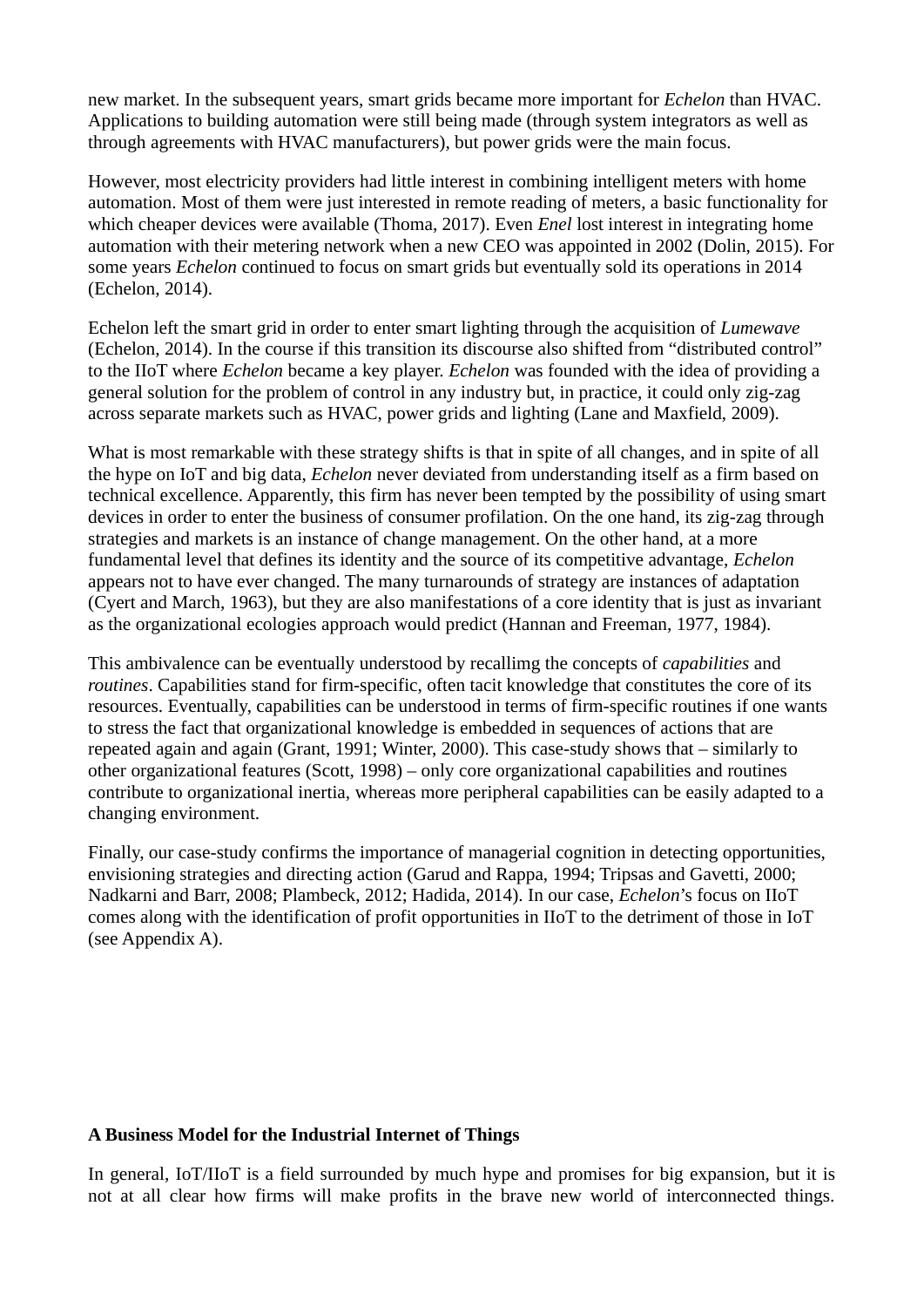Possibly, a hidden presumption surrounding IoT is that it will yield profits insofar it will allow the collection of big data for consumer profilation, but how to make profits with the IIoT is still unclear. We believe that the *Echelon* case is illuminating in this respect.

In general, IoT/IIoT experts claim that the added value of this technology will arise out of a combination of hardware, software and semantic capabilities. In particular, single devices are "smart" insofar they add logical capabilities to physical action whereas embedding them in a network adds a semantic level to the underlying layers of logical signals and physical magnitudes (Yoo *et al*., 2010). Ultimately, customer value is supposed to arise from the ability to link the physical layer and the logical signals to functionalities that have a meaning for the final user or, in short, from the ability to connect the physical to the digital world (Claro Partners, 2014; Fleisch *et al*., 2014).

The main schemes proposed in the literature are reproduced in Appendix B. We found that these schemes entail a very interesting proposition insofar they highlight that customer value arises from the ability to bridge between the technical, physical features of devices and the logical possibilities that arise when they are connected to one another. We also found that the *Echelon* case can fill this scheme with details that make it more general and useful in other contexts.

In the early days, *Echelon* sold microchips that would communicate with one another through the proprietary protocol *LonTalk* (Lane and Maxfield, 2005). *Echelon*'s dream was that of achieving a near-monopolistic position in distributed control, where its proprietary communication protocol would be the only available bridge through which devices would communicate. This dream never realized, either because the big players proposed solutions that would involve their devices only (e.g., the HVAC industry) or because cheaper solutions were available to provide basic functionalities (e.g., remote reading for electricity providers). Today, *Echelon* makes use of an open communication protocol that can be used by anyone (Thoma, 2017). Instead of making profits by selling the real thing (i.e. the *Neuron* microchips, the *LonTalk* communication protocol), it makes profits by designing IIoT solutions for specific customers.

Superficially, this business model is similar to those of certain providers of open-source software who do not make money by selling a software which in any case is available for free, but rather a series of additional services that may include implementation design, installation and maintenance (Timmers, 1998; Gunther McGrath, 2010). However, the difference is that *Echelon* is not making profits on additional services, but rather on its main solution, namely distributed control for the IIoT. This fact deserves closer scrutiny.

In the 1990s and 2000s, *Echelon* based its solutions for building automation and the smart grid on power line communication (PLC). The technical principle is that since electrical signals at different frequency can travel on the same wire without confusing with one another, the wires that host a 220 V alternate current at a frequency of 50-60 Hz can also be used in order to make sensors and actuators communicate with one another through signals at a different frequency. Today, most IoT applications are based on wireless communication (WC) because it is cheaper and easier to set up. However, both media have advantages and drawbacks. On the one hand, WC is difficult or impossible if there are obstacles such as tunnels or large buildings. On the other hand, PLC has trouble getting around transformers and, furthermore, its cost is typically higher than WC.

Today, *Echelon* is proposing arrangements that combine WC with PLC in order to provide more comprehensive solutions than its competitors can do. Value for the customer is created by bridging the physical with the digital as the IIoT experts suggest (Claro Partners, 2014; Fleisch *et al*., 2014), yet the value is not in the bridge itself: it's in the pillars. The bridge – the communication protocol – is distributed by *Echelon* as open source software and can be imitated by anyone. However, the bridge hangs from pillars that are difficult to imitate, particularly the pillar of the physical properties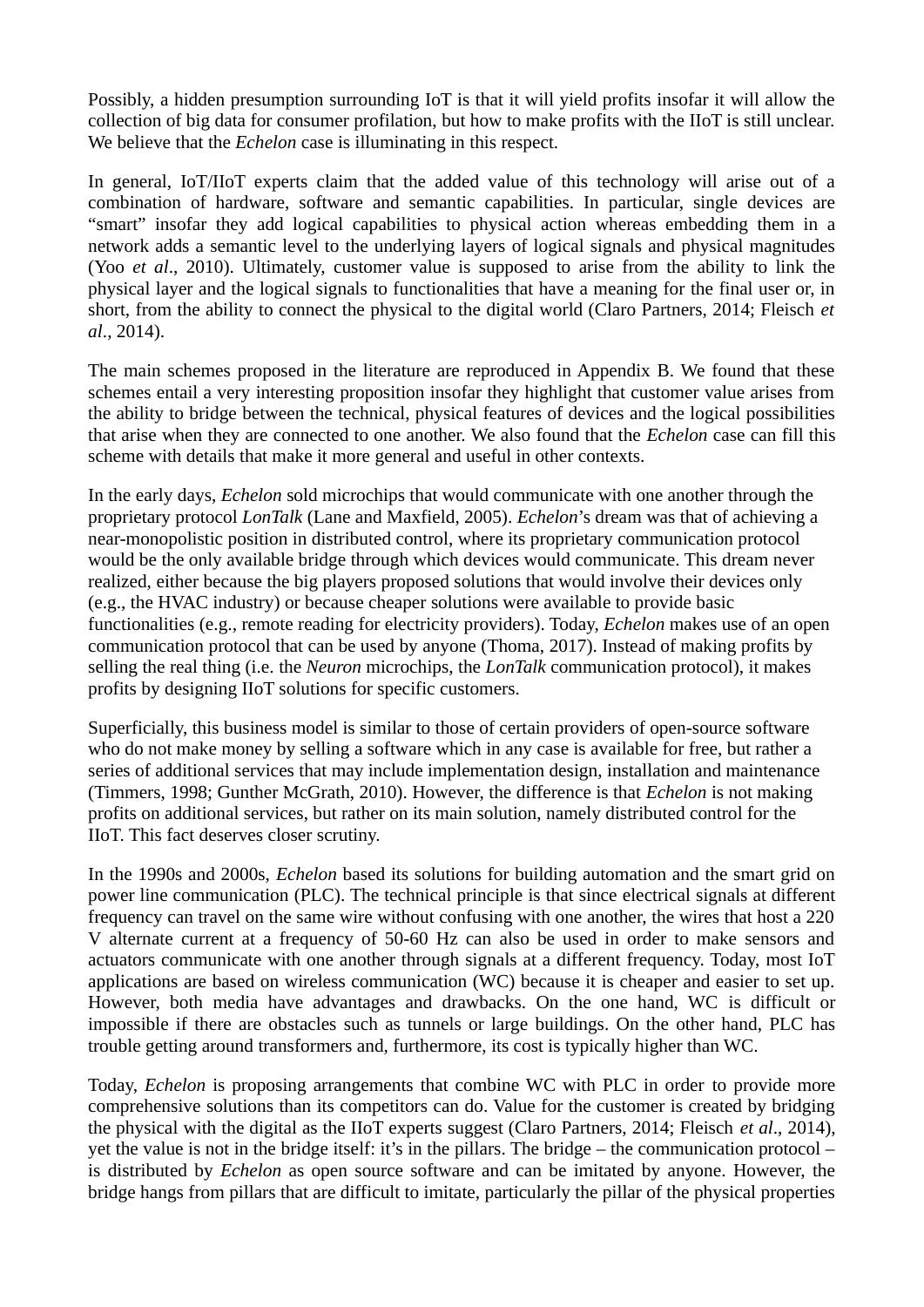of communication networks that employ both WC and PLC. Bridges can be easily drawn, but bridges rest on pillars, and at least one pillar is difficult to imitate.

#### **Semantic Network Analysis**

The above account of a possible business model for the IIoT can be understood by means of the tools of network analysis. However, we shall consider networks where nodes represent concepts rather than social actors, and edges relations between concepts rather than social ties. It is a semantic network rather than a social network.

Semantic networks are an established tool, mainly used in Artificial Intelligence, where nodes represent concepts linked by logical relations represented by edges. In the simplest semantic networks edges represent definitions or assertions, others entail more complex logical relations such as inclusion of certain nodes into higher-order nodes or executing algorithms (Sowa, 1992). Henceforth, we shall represent our semantic network as a bipartite graph where nodes are included in two subnets. Furthermore, our nodes will be assumed to be reciprocally interdependent (Thomson, 1967) albeit the details of their interactions will be left unspecified.

Semantic networks have already been in organizational contexts. Notable instances are the structure of relationships between scientific theories (Leydesdorff, 1991) as well as the structure of the relations between the contents of patents (Yoon and Kim, 2011). Furthermore, social networks analysis approaches semantics when it finds out that innovative knowledge arises out of connecting previously unrelated social actors (Burt, 2004; Rodan and Galunic, 2004; Rodan, 2010; Corredoira and McDermott, 2014).

We shall apply key concepts of social network analysis to our semantic network, a combination that has already been explored and adequately theorized (Downes, 2005; Jung and Euzenat, 2007; Mika, 2007). In particular, we shall employ the distinction between *weak ties* and *strong ties* (Burt, 1992).

In social network analysis the distinction between *weak ties* and *strong ties* has been made *à propos* of social capital. In particular, social network analysis has generated two camps where social capital is either ascribed to dense networks of social actors trusting one another (strong ties), or to networks that are sufficiently sparse for some actors to exploit social capital by bridging structural holes in the network (weak ties). For our reasoning, it is important to stress that recent empirical and theoretical findings have made these two camps more complementary than alternative to one another. On the one hand, empirical investigations have highlighted that these two aspects of social capital eventually produce different effects (Reagans and Zuckerman, 2001; Hemphälä and Magnusson, 2012). On the other hand, both theoretical considerations and empirical investigations suggest that weak ties meaningfully bridge structural holes if there are strong ties of densely connected actors elsewhere in the network (Burt, 2000; Tiwana, 2008; Aral and Van Alstyne, 2011).

Consider on what knowledge *Echelon*'s competitive advantage is based. On the one hand, technical expertise with PLC and WC: This is the first pillar, difficult to imitate particularly insofar it regards expertise with PLC. On the other hand, all the possibilities offered by networking smart devices: This is the second pillar, made of knowledge that is extensively discussed in specialists' circles. Each of these two pillars can be conceived as a set of nodes representing specific concepts: More specifically, a node for WC and a node for PLC would constitute the pillar representing technical expertise, whereas the pillar representing knowledge of what smart devices can do could be made of nodes representing smart bulbs, smart meters, smart lifts, alarms, doors, and so on. These two sets of nodes can be bridged by a communication protocol which, in this case, is freely available opensource software developed by *Echelon*. This bridge is freely available to anyone, as well as the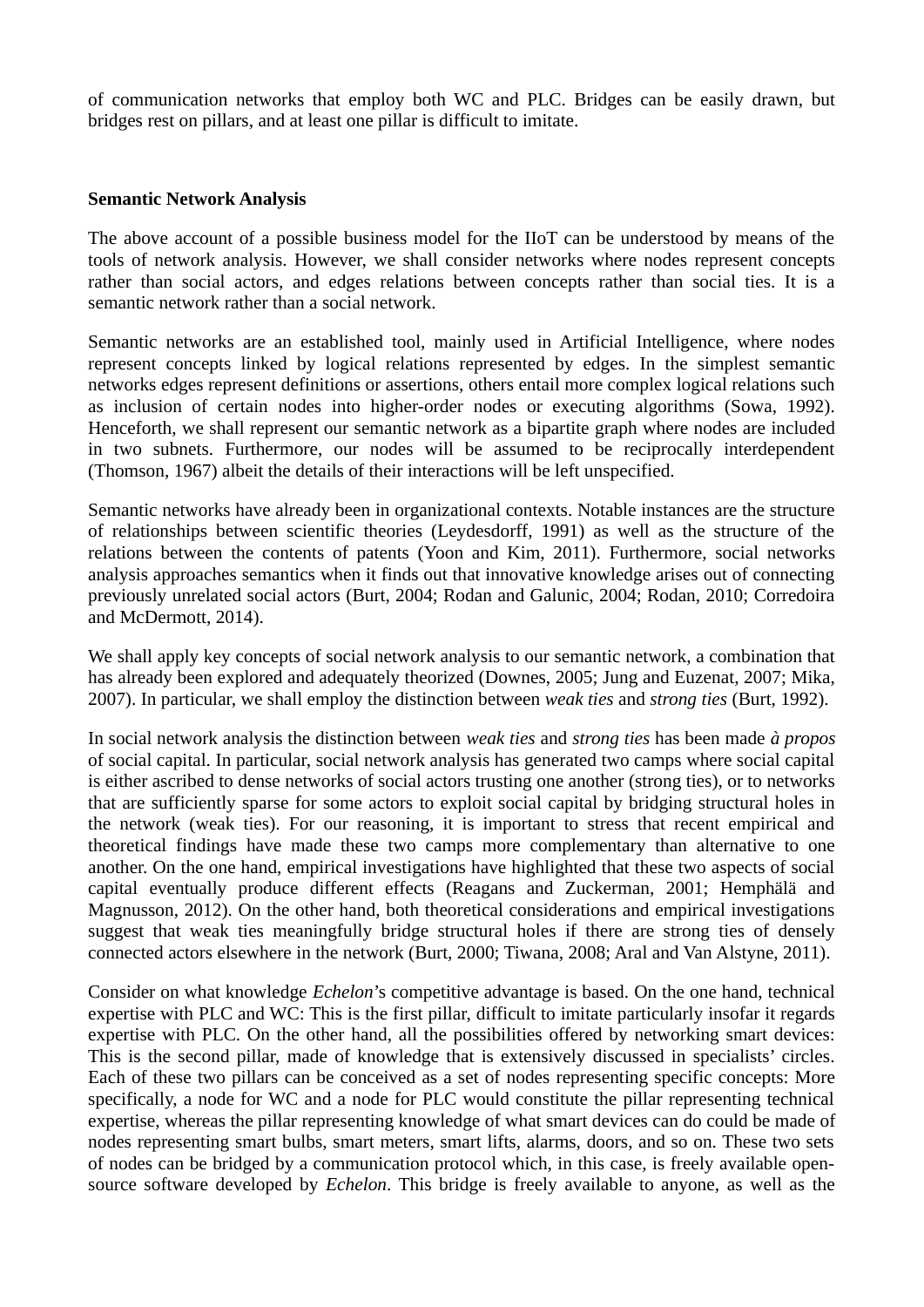knowledge embedded in the second pillar; however, *Echelon* has some difficult-to-imitate knowledge in the first pillar.

By contrast, consider *Echelon*'s business model in its early days, when it sold its proprietary communication protocol *LonTalk*. In those days, value was supposed to accrue from the bridge. Expertise with PLC was not particularly developed, whereas WC did not yet exist. Similarly, the other pillar consisted of knowledge that was openly discussed, just as it is today.

On the whole, the bridge-and-pillars metaphor can be used to frame different business models, depending on what components provide value. According to this metaphor, value can either accrue because one is able to link to previously disconnected sets of nodes, or because one controls at least one of the two sets of nodes, or both. In the first case, value arises from a weak tie: the ability to bridge between previously unrelated knowledge. This is the most obvious business model, the one that *Echelon* adopted at first. In the second case, value arises from adding nodes and constructing strong ties between them: by adding, or reinforcing a pillar, value arises from the ability to make knowledge flow through freely available bridges. This is a less obvious business model, yet just as viable as the first one.



Figure 1. The semantic network underlying *Echelon*'s business model. On the left, the pillar made of knowledge about communication technologies: it is a network made of two nodes, wired communication (WC) and power line communication (PLC). On the right, the pillar made of knowledge about smart devices: it is a network made of a large number of nodes, here summarized as a node for smart lighting, a node for smart grids, one for smart HVAC devices and a residual node. The communication protocol bridges between these two pillars.

In principle one may envisage many different combinations in terms of the number and strength of connections between the nodes that constitute the pillars (strong ties) or the ability to bridge between sets of tightly connected nodes (weak ties). However, we deem that many unconventional business models consist of creating new nodes of knowledge and connecting them with strong ties up to have a new pillar of knowledge, rather than attempting to control the weak tie provided by a bridge. Consider the following examples:

• *Search Engines*. In the early days of the Internet, many search engines battled for market shares. Within a few years *Google* emerged as a clear winner because it had a better algorithm for presenting the results of their search. In the beginning, *Google* was first to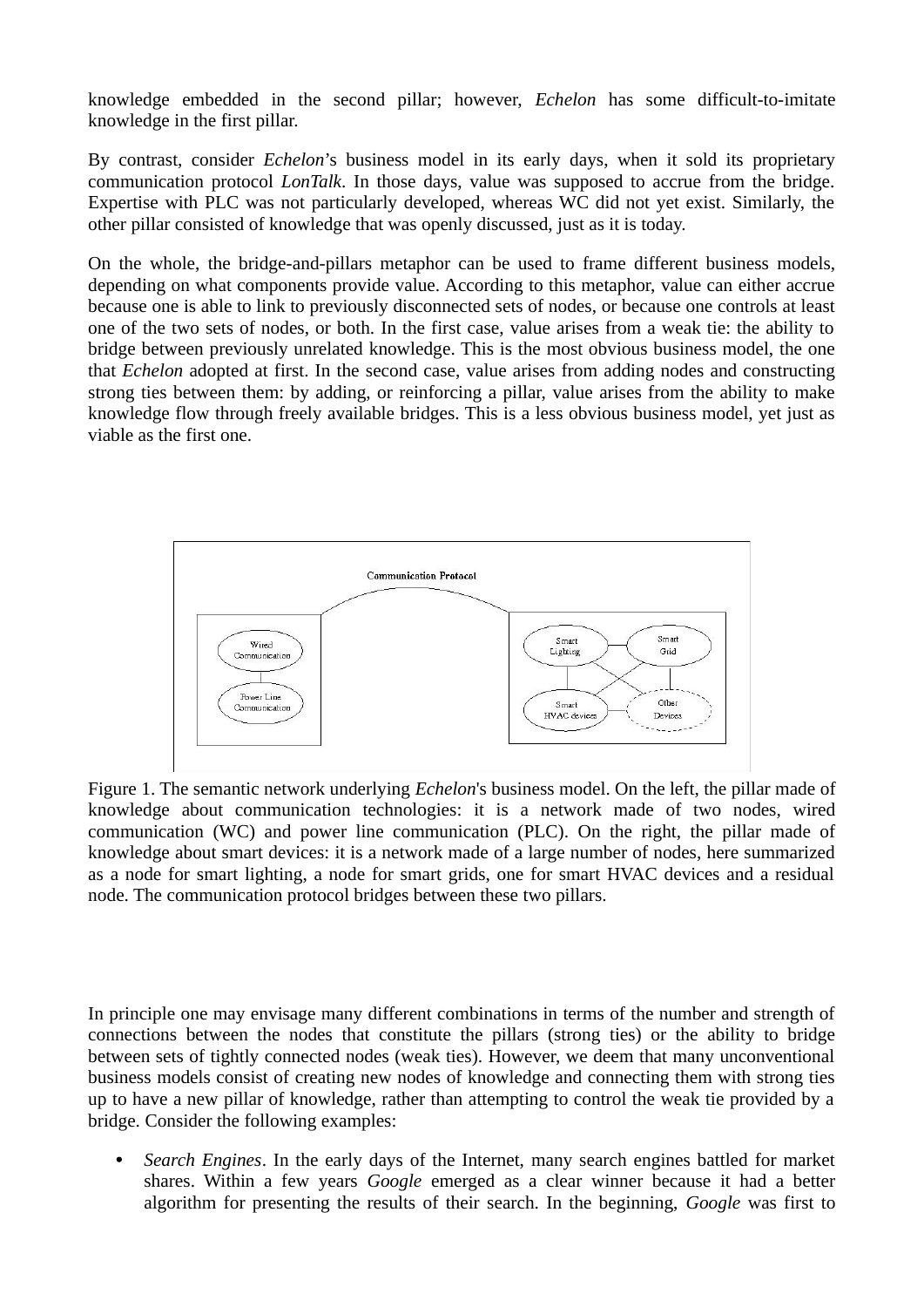order results by the number of hyperlinks pointing to them (competitor *Alta Vista* showed the number of hyperlinks but did not use this information to order results). Later on, Google was the first search engine that exploited users' past searches in order to show those results first, in which any single used was most likely to be interested. In our interpretation, the Internet constitutes one pillar of a huge semantic network where each site is a node. Search engines constitute the nodes of the other pillar, while using one of them amounts to throw a bridge that allows to reach a point in the network. Among the nodes of the pillar constituted by search engines, *Google* reached prominence because it provided the best starting point for a bridge towards the Internet. Everyone can use any search engine for free, so the bridge in itself provides no value. *Google*'s competitive advantage is rather in one of the pillars, which it contributed to create.

- *Social Networks Media*. Communication media such as *Facebook*, *Twitter* or *WhatsApp* arrange social contacts between users that are generally identified by cellular phone numbers according to similar, albeit slightly different rules. In our interpretation, the social networks – the bridges between users – arranged by these media rest on two pillars: on the one hand the phone numbers, on the other hand the interaction opportunities and rules proposed by *Facebook*, *Twitter* and *WhatsApp.* These media do not extract value from the bridges that users establish between their phone numbers, which is generally free for everyone (a minor exception is *WhatsApp* requiring payment of a fee in order to be used on Saturdays). Rather, they extract value from the possibilities they offer for building bridges out of the interaction opportunities that they provide (strictly speaking, in this case we actually have double bridges for any time a user links on to another user it is first a bridge from a phone number to a social communication medium, then a bridge from the medium to a different phone number). Interaction opportunities and interaction rules constitute the unique pillar from which communication media allow their users to throw any number of bridges towards their knowledge of phone numbers.
- *Scientific Publishers*. Scientific publishing used to be quite crowded an industry, with many publishing houses competing for a tiny market where only a few of them managed to emerge. The advent of citation counting changed it. Thomson Reuters' *Web of Science* was the first database of scientific publications where citations, impact factors, h-index and other metrics created rankings of journals, books and their publishers. A few years later one scientific publisher, *Elsevier*, created a similar database called *Scopus*. The *Web of Science* is independent of single publishers, but *Scopus* is not: Since *Scopus* is there, *Elsevier* gained a prominent position among scientific publishers. Our interpretation of this state of affairs is that each publisher is a node in a semantic network about scientific discourse, discoveries and trends: This becomes a pillar once a bridge is put in place. The other pillar entails the ability to search scientific publications in order to extract meaningful indicators: This pillar is made of two nodes, *Scopus* and *Web of Science*. A bridge between these two knowledge pillars is created whenever *Scopus* or *Web of Science* are used in order to evaluate journals and publishers. Unlike free communication protocols between smart devices, these bridges provide revenues because Universities pay a fee in order to use *Scopus* and *Web of Science*. However, this is a minor issue. The remarkable fact is that the industry of scientific publishing changed because a second pillar of knowledge was created – *Scopus* and *Web of Science* – which enabled bridges to be thrown between publishers and databases. In particular, *Elsevier* was quick to exploit this possibility to the most.

The *Elsevier* example has a sequel that suggests a more dynamical framework. Today, after *Elsevier* reached a prominent position among scientific publishers, its rivals are IT-based companies rather than traditional publishers (Pippel, 2017). The issue is that, once the whole of scientific publishing will be online and evaluation of scientific publications will depend on quotations and downloads, the crucial knowledge will be in the algorithms for arranging, selecting and presenting scientific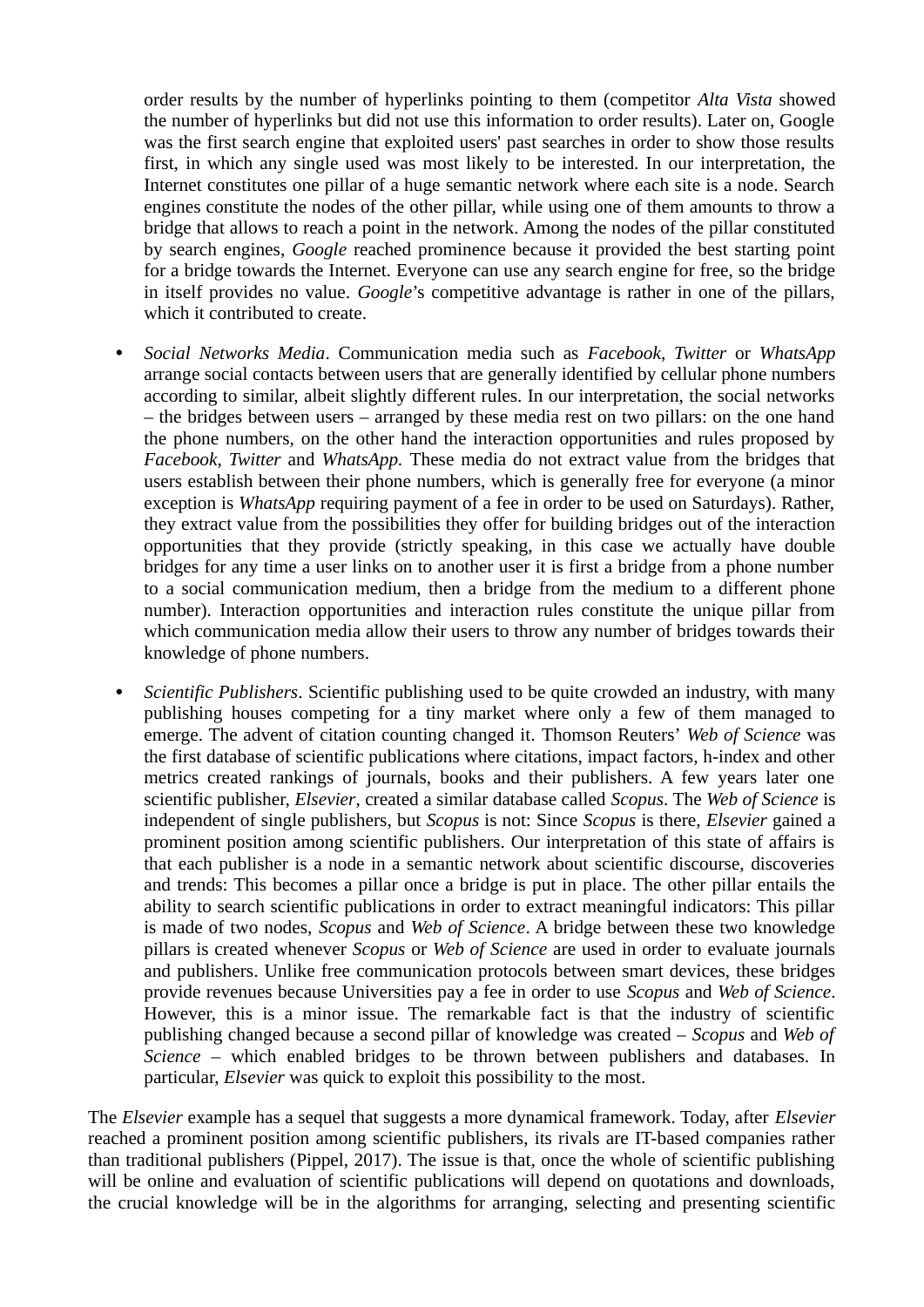publications to users. In the new knowledge pillar that *Elsevier* contributed to build, other sorts of companies may be more proficient than the pioneers.

This circumstance suggests an important difference between extracting value from bridges and extracting value from building pillars. Extracting value from bridges is a rather traditional, safe activity where a stable flow of profits is likely to be harnessed. By contrast, building new pillars can unleash forces that upset the whole industry landscape, providing revenues that may be substantial and yet uncertain at a time.

## **The Demand Side**

In the previous examples, a firm was able to create or modify a semantic network in such a way that it would provide better bridges between sub-networks, or "pillars." Launching a bridge was quite an effortless activity, but creating a new semantic knowledge network required substantial effort and from this activity value would eventually accrue to the firm.

In all previous examples it was taken for granted that consumers would appreciate a certain functionality. There was no need to explain what new services would be provided. It was implicitly assumed that the supply side was all what mattered, for consumers would immediately grasp the usefulness of the service that was going to be provided.

Unfortunately, this is not always the case. For instance, the launch of the *post-it* was problematic because its usage was not obvious from pictures and verbal descriptions. In the very beginning, its promoters had to visit administrative offices and offer a few items for trial until employees eventually realized what they could do with it (Nayak and Ketteringham, 1994, Ch. III).

We maintain that when the usage and usefulness of a new product is not clear from the outset, marketeers may eventually attempt to create new semantic networks in the minds of consumers using the principles outlined above. For instance, the case of the *post-it* could be interpreted as follows. Once the *post-it* had been invented, there existed a pillar made by nodes describing its technical features, such as 'small leaflets' and 'weak glue'. Consumers would buy it if they had a pillar in their minds describing what the usage of such an object would be, so that a bridge could be established between the concepts representing the object and the concepts representing its usage. Showing possible usages to secretaries amounted to suggest the pillars and bridges of a semantic network. In this case one may claim that it is the bridge that generates value, but the fact is that no bridge could be thrown unless a pillar was there, that represented possible usages of the *post-it*.

Other instances are not as simple. Consider the laser, for example. Its invention triggered a cascade of usages ranging from cutting machines to photocopiers to surgery to devices for measuring distance (Hecht, 2010). We would propose that each of these usages is represented by a concept in consumers' minds, and that from each of these concepts a bridge can be thrown towards nodes representing the laser's technical features. Also in this case, the crucial issue is adding a concept – figuring out a new possible usage – rather than throwing a bridge.

As in the *Elsevier* example reported in the previous section, construction of a new concept in consumers' minds may trigger cascades where previous knowledge is destroyed to such an extent that a whole industry is affected. We submit that the launch of the first smartphone by *Apple* in 2007 – the *iPhone* – is one such instance. At that time, smartphones did not exist. Cellular phones did exist, but the additional functionalities that they offered with respect to fixed phones were limited to a clock, an alarm, sometimes a radio or a torch. When Steve Jobs wanted to explain what the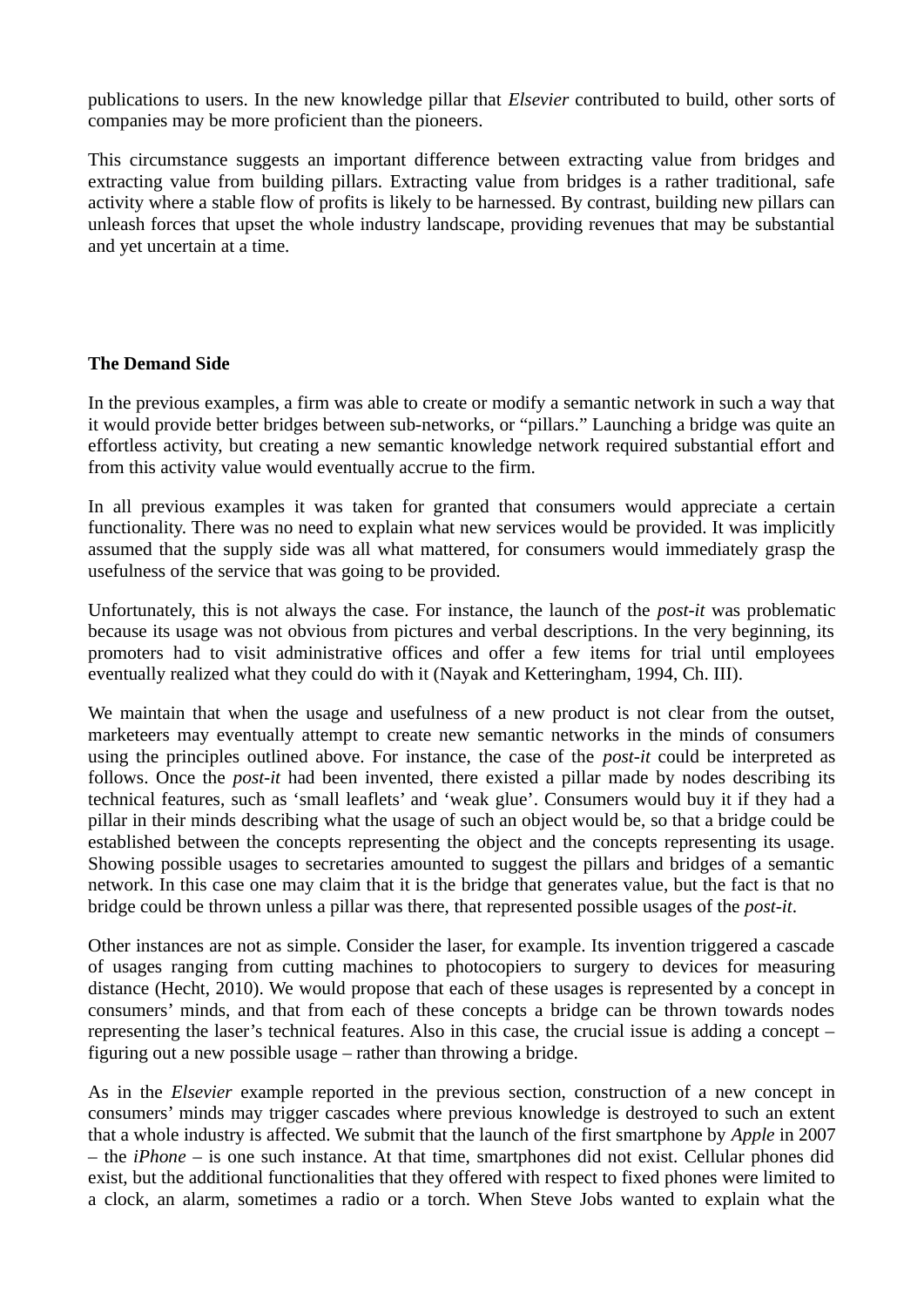*iPhone* was, he pointed to three objects that potential users already knew: the *iPod* – a device for listening to music – the Internet, and phones (Apple, 2007). That is, he defined the smartphone as a device that would combine functionalities that the public already knew. And this process went on in the subsequent years, with smartphones including previously self-standing objects such as digital cameras, videocameras and GPSs.



Figure 2. Steve Jobs explains what the first smartphone is: Something that allows users to listen to music, navigate the Internet and make a call with one single object (Apple, 2007).

We deem that the pillars-and-bridge scheme that we introduced in order to explain certain unconventional business models can also be used in order to understand the way the smartphone was explained to consumers. Consider existing devices as nodes in consumers' knowledge: One node for the (classical) phone, one node for music players, one node for personal computers to navigate the Internet – other nodes representing digital cameras, videocameras and GPSs could be added to the picture. Steve Jobs did not create bridges between existing devices; rather, he created a new device – a new pillar – from which conceptual bridges could be thrown towards the existing devices. Indeed, so effective a bridge that the new device superseded many of the old ones.

# **Conclusions**

According to Organization Science, *mediating technologies* are those that provide value by making two populations communicate with one another (Thompson, 1967). Typical examples include banks, which mediate between lenders and borrowers, as well as web sites where people buy and sell second-hand objects.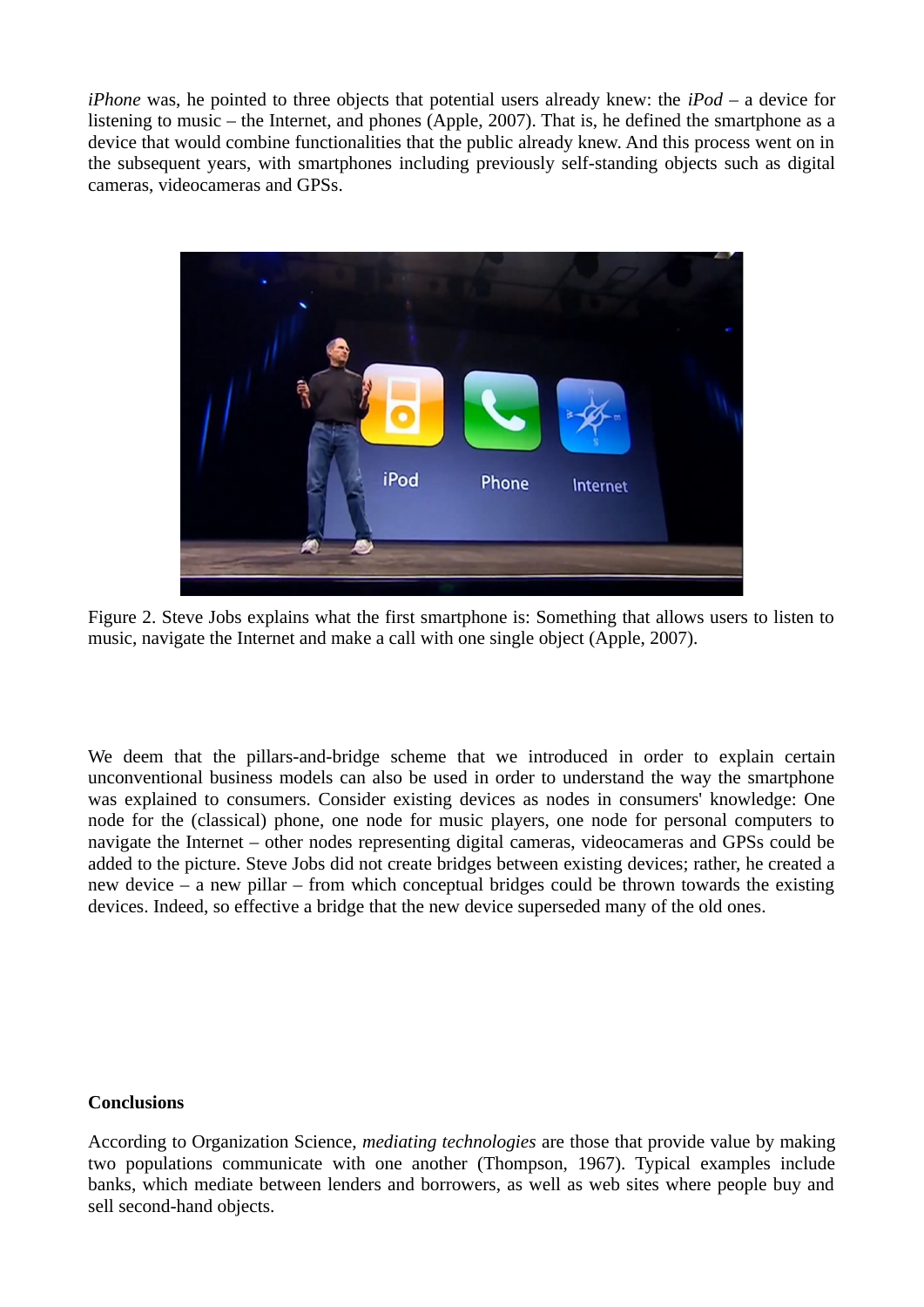Similarly to the organizations that we have examined hitherto, those that are based on mediating technologies bridge between knowledge bases. However, the organizations that inspired the concept of mediating technologies were such that the structure of communications within the two populations did not matter; for instance, lenders generally do not communicate with one another and borrowers don't do it either. In these conditions, only the bridge matters.

In many traditional situations, the bridge is the source of value. And of course, the fewer the organizations that are able to bridge between populations that would not communicate otherwise, the greater the profits that accrue to them. In the limit, monopolistic profits accrue to the one organization that owns the only bridge through which two populations can communicate.

In its beginnings, *Echelon* thought of a business model where profits would accrue from its ability to bridge, which would be provided by its communication protocol *LonTalk*. It was an instance of a simple mediating technology. However, this business model failed because it was all too easy for competitors to create their own communication protocol.

This is quite general a pattern induced by ICT. Greater possibilities for communication make that, in many cases, bridges must be given away for free because they are so easily imitated. At the same time, greater possibilities for communication mean that the members of those populations between which bridges used to mediate eventually communicate with one another, and they do it creating structures that eventually matter for the final outcome. Bridges have lost much of their importance, but the structure of communication within pillars of knowledge matters more than it used to do. This provides novel possibilities for extracting value by providing novel communication structures within each population rather than extracting tolls from the bridge that connects them. In many such arrangements, the strong ties that create a structure of communication between tightly connected nodes may matter more than the tiny weak ties that bridge between them. In a sense, we are proposing a refinement and improvement of the concept of mediating technologies.

From a slightly different point of view, our proposal is also related to Actor-Network Theory (ANT), a sociological theory of the arousal and acceptance of innovations that highlights the interests and politics of all the actors involved (Hughes, 1986; Law, 1986; Latour, 1988). For instance, ANT analyzed the discovery and diffusion of vaccines highlighting the interplay between Louis Pasteur, the aims of the emerging hygienist movement, the needs of doctors to retain prominence, military interests in making soldiers immune to tropical diseases as well as the behavior of microbes (Latour, 1988). Our approach is certainly less detailed, less rich than ANT. In particular, our simple scheme based on knowledge networks provides a terribly crude description of interests and power positions which, in our case, are limited to those arising from commanding relevant knowledge.

However, ANT bears some similarity with our proposal in that it reconstructs complex networks where social actors make it possible for an innovation to have a value because social actors find it convenient. ANT does not have any simple rule for generating value and, certainly, from ANT's point of view our bridge-and-pillars framework appears at the very least simplistic. Goals are also different, however. ANT is a complex and generalist approach that can be applied to any innovation, provided that sufficient resources are invested into it. Our framework does not aspire to generality but hopes to be useful for understanding certain specific business models. From this point of view, our modest contribution may be hopefully accepted by ANT theorists as a useful first-order approximation.

**Acknowledgements**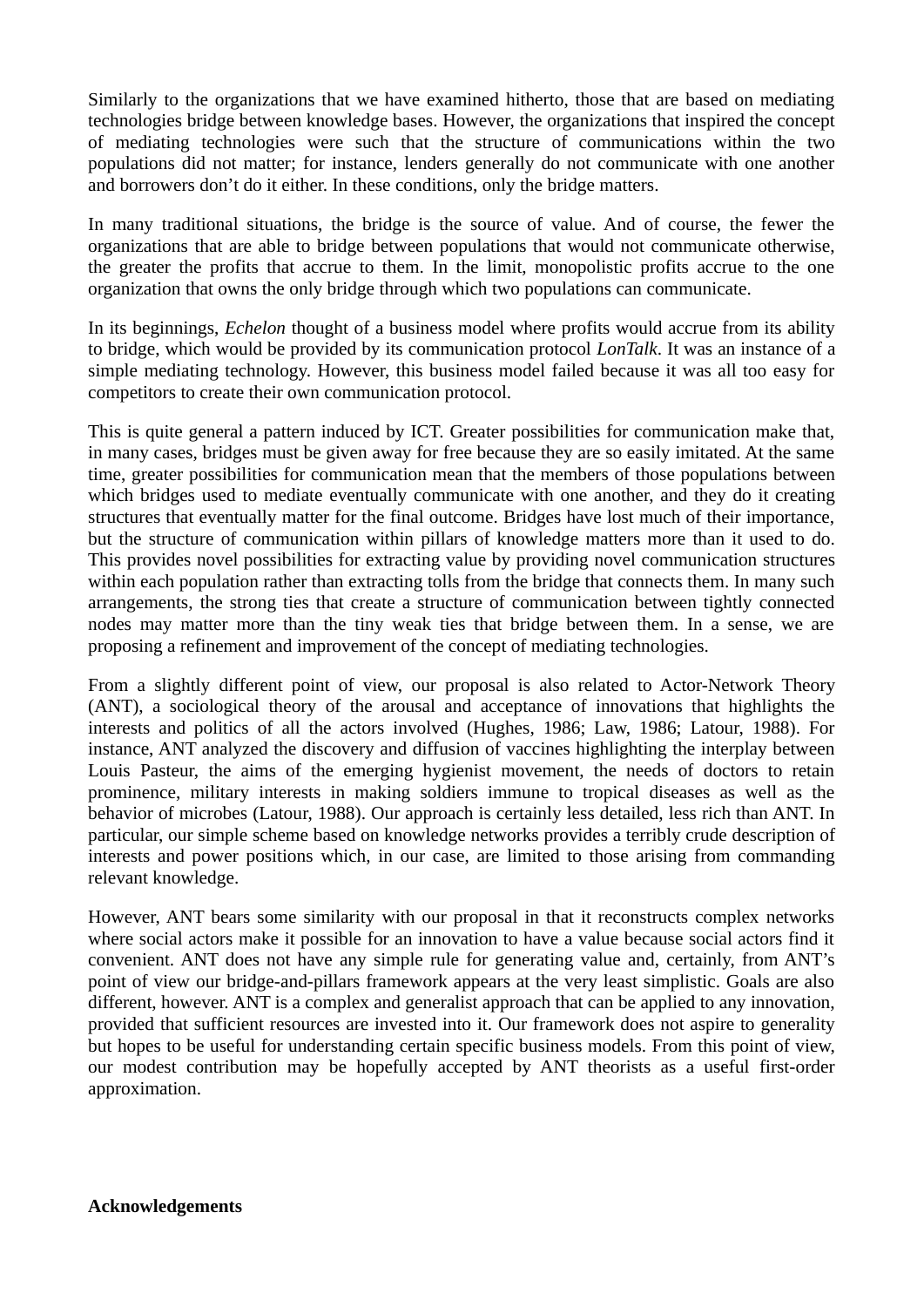We thank *Echelon* for interviews and information disclosure. In particular, we wish to express our gratitude to Robert Dolin and Robert Maxfield for their help and support.

This research did not receive any specific grant from funding agencies in the public, commercial, or not-for-profit sectors.

#### **References**

- Apple (2007) *[HD] Steve Jobs iPhone Introduction in 2007 (Complete)*. Video available from <www.youtube.com/watch?v=9hUIxyE2Ns8>.
- Aral S, Van Alstyne M (2011) The Diversity-Bandwidth Trade-Off. *American Journal of Sociology*, 117: 90-171.
- Burt RS (1992) *Structural Holes*. Cambridge (MA), Harvard University Press.
- Burt RS (2000) The Network Structure of Social Capital. *Research in Organizational Behaviour*, 22: 345-423.
- Burt RS (2004) Structural Holes and Good Ideas. *American Journal of Sociology*, 110: 349-399.
- Casadesus-Masanell R, Ricart JE (2010) From Strategy to Business Models and Onto Tactics. *Long Range Planning*, 43: 195-215.
- Claro Partners (2014) *A Guide to Succeeding in the Internet of Things*. Available at <www.claropartners.com>.
- Corredoira RA, McDermott GA (2014) Adaptation, Bridging and Firm Upgrading: How non-market institutions and MNCs facilitate knowledge recombination in emerging markets. *Journal of International Business Studies*, 45: 699-722.
- Cyert RM, March JG (1963) *A Behavioral Theory of the Firm*. Englewood Cliffs (NJ); Prentice-Hall.
- Dolin R (2015) Interview. In Niciforo S: *Business Models and Economic Implications of Distributed Control in the Internet of Things Area.* University of Bologna, Scuola di Economia, Management e Statistica, Master Thesis.
- Downes S (2005) Semantic Networks and Social Networks. *The Learning Organization*, 12: 411- 417.

Echelon (1990) *Dec 5, 1990: The Day That Everything Began to Work Together*. Company Video.

Echelon (2014) *Echelon Expands Presence in Outdoor Lighting With Acquisition of Established Player, Lumewave*. Press Release.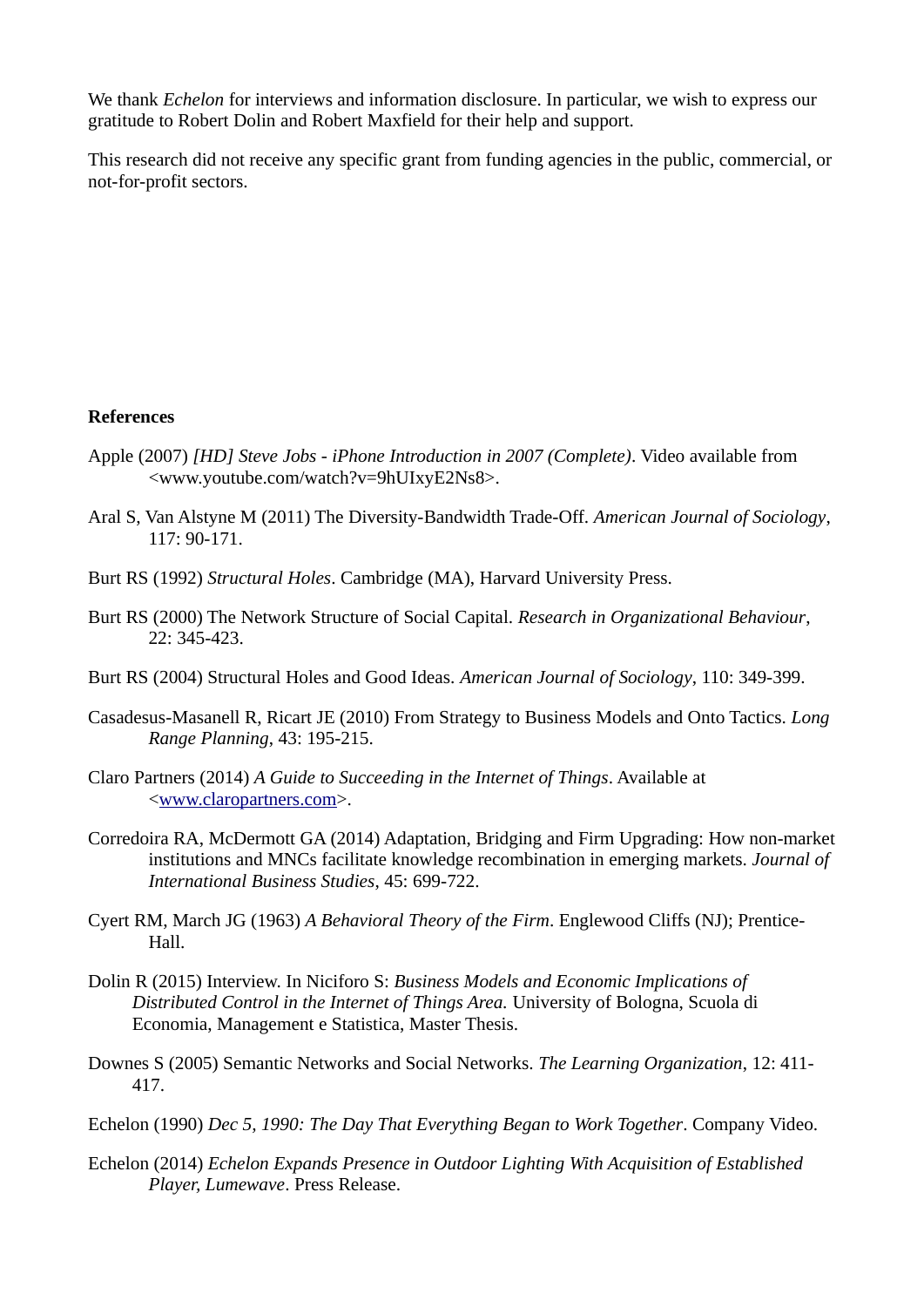- European Parliament (2015) *Big Data and Smart Devices and Their Impact on Privacy*. Directorate-General for Internal Policies, Policy Department C: Citizens' Rights and Constitutional Affairs.
- Fleisch E, Weinberger M, Wortmann F (2014) *Business Models and the Internet of Things*. Available at <www.iot-lab.ch/?page\_id=10543>.
- Garud R, Rappa MA (1994) A Socio-Cognitive Model of Technology Evolution: The case of cochlear implants. *Organization Science*, 5: 344-362.
- Glaser BG (2002) Conceptualization: On theory and theorizing using grounded theory. *International Journal of Qualitative Methods*, 1: 23-38.
- Glaser BG, Holton J (2004) Remodeling Grounded Theory. *The Grounded Theory Review*, 4: 1-24.
- Glaser BG, Strauss AL (1967) *The Discovery of Grounded Theory*. New Brunswick, Aldine Transaction.
- Grant RM (1991) The Resource-Based Theory of Competitive Advantage: Implications for strategy formulation. *California Management Review*, 33: 114-135.
- Gunther McGrath R (2010) Business Models: A discovery driven approach. *Long Range Planning*, 43: 247-261.
- Hadida AL (2014) Managerial Cognition and the Value Chain in the Digital Music Industry. *Technological Forecasting and Social Change*, 83: 84-97.
- Hannan MT, Freeman J (1977) The Population Ecology of Organizations. *American Journal of Sociology*, 82: 929-964.
- Hannan MT, Freeman J (1984) Structural Inertia and Organizational Change. *American Sociological Review*, 49: 303-313.
- Hecht J (2010) Short History of Laser Development. Optical Engineering, 49, 091002. Available at <www.spiedigitallibrary.org/journals/Optical-Engineering>.
- Hemphälä J, Magnusson M (2012) Networks for Innovation But What Networks and What Innovation? *Creativity and Innovation Management*, 21: 3-16.
- Hughes TP (1986) The seamless web: Technology, science etcetera. *Social Studies of Science*, 16: 281-292.
- Jung JJ, Euzenat J (2007) Towards Semantic Social Networks. In E Franconi, M Kifer, W May (eds.), *The Semantic Web: Research and applications*, Ch. XIX, pp. 267-280.
- Lane DA, Maxfield RR (2005) Ontological Uncertainty and Innovation. *Journal of Evolutionary Economics*, 15: 3-50.
- Lane DA, Maxfield RR (2009) Building a New Market System: Effective action, redirection and generative relationships. In D Lane, S van der Leeuw, D Pumain, G West (eds.), *Complexity Perspectives in Innovation and Social Change*, Ch. IX, pp. 263-288.
- Latour B (1988) *The Pasteurization of France*, Cambridge (MA): Harvard University Press.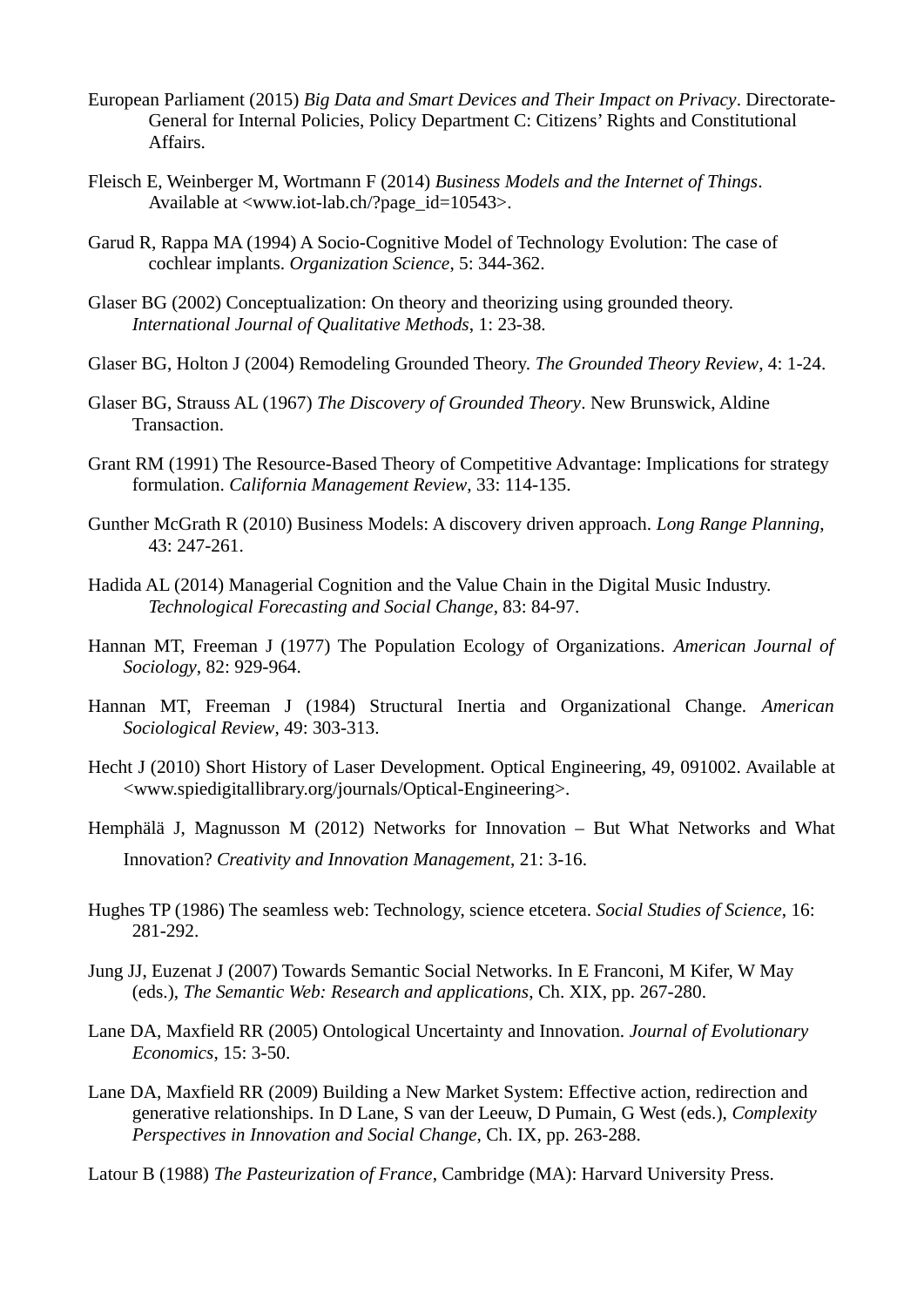- Law J (1986) 'On the methods of long distance control: Vessels, navigation and the Portuguese route to India', in J. Law (ed.) *Power, Action and Belief: a new Sociology of Knowledge? Sociological Review Monograph*, London: Routledge and Kegan Paul.
- Leydesdorff L (1991) In Search of Epistemic Networks. *Social Studies of Science*, 21: 75-110.
- Magretta J (2002) Why Business Models Matter. *Harvard Business Review*, May.
- Mika P (2007) Ontologies Are Us: A unified model of social networks and semantics. *Journal of Web Semantics*, 5: 5-15.
- Nadkarni S, Barr PS (2008) Environmental Context, Managerial Cognition, and Strategic Action: An integrated view. *Strategic Management Journal*, 29: 1395-1427.
- Nayak PR, Ketteringham JM (1994) *Breakthroughs*! Amsterdam, Pfeiffer & Company.
- Orton JD (1997) From Inductive to Iterative Grounded Theory: Zipping the gap between process theory and process data. *Scandinavian Journal of Management*, 13: 419-438.
- Pippel (2017) Interview. In Bandini F: *Editoria accademica scientifica: mercato e leadership*. University of Bologna, Scuola di Economia, Management e Statistica, Master Thesis.
- Plambeck N (2012) The Development of New Products: The role of firm context and managerial cognition. *Journal of Business Venturing*, 27: 607-621.
- Rodan S (2010) Structural Holes and Managerial Performance: Identifying the underlying mechanism. *Social Networks*, 32: 168-179.
- Rodan S, Galunic C (2004) More than Network Structure: How knowledge heterogeneity influences managerial performance and innovativeness. *Strategic Management Journal*, 25: 541-562.
- Schweitzer L (2005) Concept and Evolution of Business Models. *Journal of General Management*, 31: 37-56.
- Scott WR (1998) Organizations: Rational, natural, and open systems. Upper Saddle River (NJ), Prentice Hall.
- Shafer SM, Smith HJ, Linder JC (2005) The Power of Business Models. *Business Horizons*, 48: 199-207.
- Sowa JF (1992) Semantic Neworks. In SC Shapiro (ed.), *Encyclopedia of Artificial Intelligence*. New York, Wiley.
- Reagans R, Zuckerman EW (2008) Networks, Diversity, and Productivity: The Social Capital of Corporate R&D Teams. *Organization Science*, 12: 502-517.
- Rossi F, Bertossi P, Gurisatti P, Sovieni L (2009) Incorporating a New Technology into Agent-Artifact Space: The case of control automation in Europe. In Lane DA, van der Leeuw S, Pumain D, West G (eds.), *Complexity Perspectives in Innovation and Social Change*. Springer Verlag, Berlin-Heidelberg.
- Tatò F (2016) Interview. In Cartolano R: *The Evolution of Organizations Through Change and Continuity: The EcheLON Case*. University of Bologna, Scuola di Economia, Management e Statistica, Master Thesis.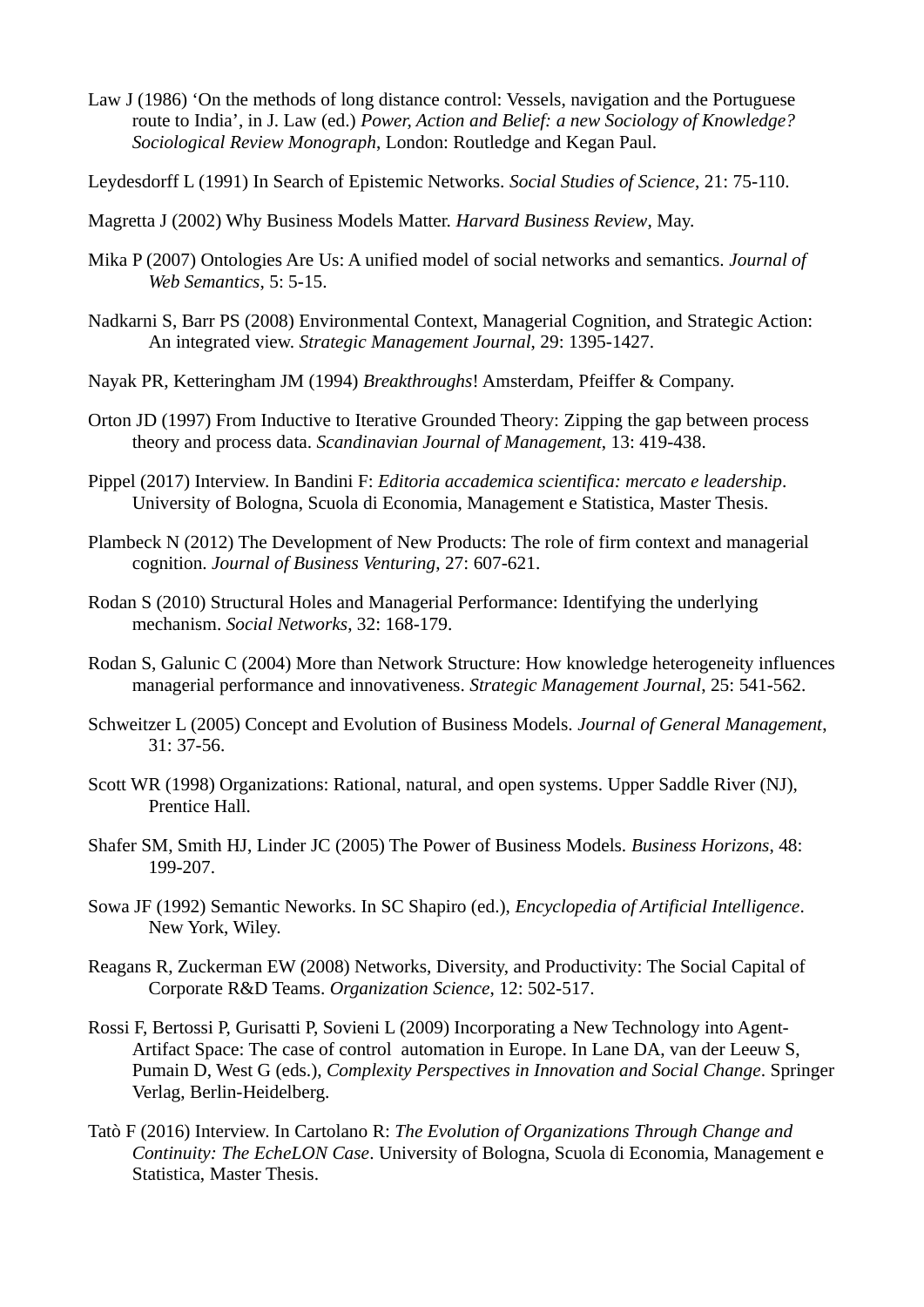- Teece DJ (2010) Business Models, Business Strategy and Innovation. *Long Range Planning*, 43: 172-194.
- Thoma G (2017) Commercialization Strategy of a General Purpose Technology. In G. Thoma (ed.), *Patent Management and Valuation*, Ch. V, pp. 151-178. New York, Routledge.
- Timmers P (1998) Business Models for Electronic Markets. *CommerceNet Research Note* No. 98- 21.
- Tiwana A (2008) Do Bridging Ties Complement Strong Ties? An Empirical Examination of Alliance Ambidexterity. *Strategic Management Journal*, 29: 251-272.
- Thompson JD (1976) *Organizations in Action*. New York, McGraw-Hill.
- Tripsas M, Gavetti G (2000) Capabilities, Cognition, and Inertia: Evidence from digital imaging. *Strategic Management Journal*, 21: 1147-1161.
- Winter SG (2000) The Satisfycing Principle in Capability Learning. *Strategic Management Journal*, 21: 981-996.
- Wired (1993) If Your Toaster Had a Brain. *Wired*, 01-01-1993. Available at <http://www.wired.com/1993/01/toaster>. Accessed on 18/03/2016.
- Yoo Y, Henfridsson O, Lyytinen K (2010) The New Organizing Logic of Digital Innovation: An agenda for information systems research. *Information Systems Research*, 21: 724-735.
- Yoon J, Kim K (2011) Identifying Rapidly Evolving Technological Trends for R&D Planning Using SAO-Based Semantic Patent Networks. *Scientometrics*, 88: 213-228.
- Zott C, Amit R, Massa L (2011) The Business Model: Recent developments and future research. *Journal of Management*, 37: 1019-1042.

#### APPENDIX A

Interview with Echelon CEO

*Consumer and industrial market are very different. The problem with the consumer market is that, yes, you have a lot of applications and devices to connect, a lot of opportunities and so on, but you have few profit margins. We are already established in the systems of building automation, air conditioning and heating, systems of smart meters, as you know in Italy with Enel, so we felt it was a natural consequence evolving towards this direction. We have the tool, the customers, and the alliances and now we're investing a lot of money in industrial IoT solutions. We're using our experience with LonWorks and PLC* [Power Line Connection] *to integrate outdoor lighting, indoor lighting, energy management and security on a common platform.*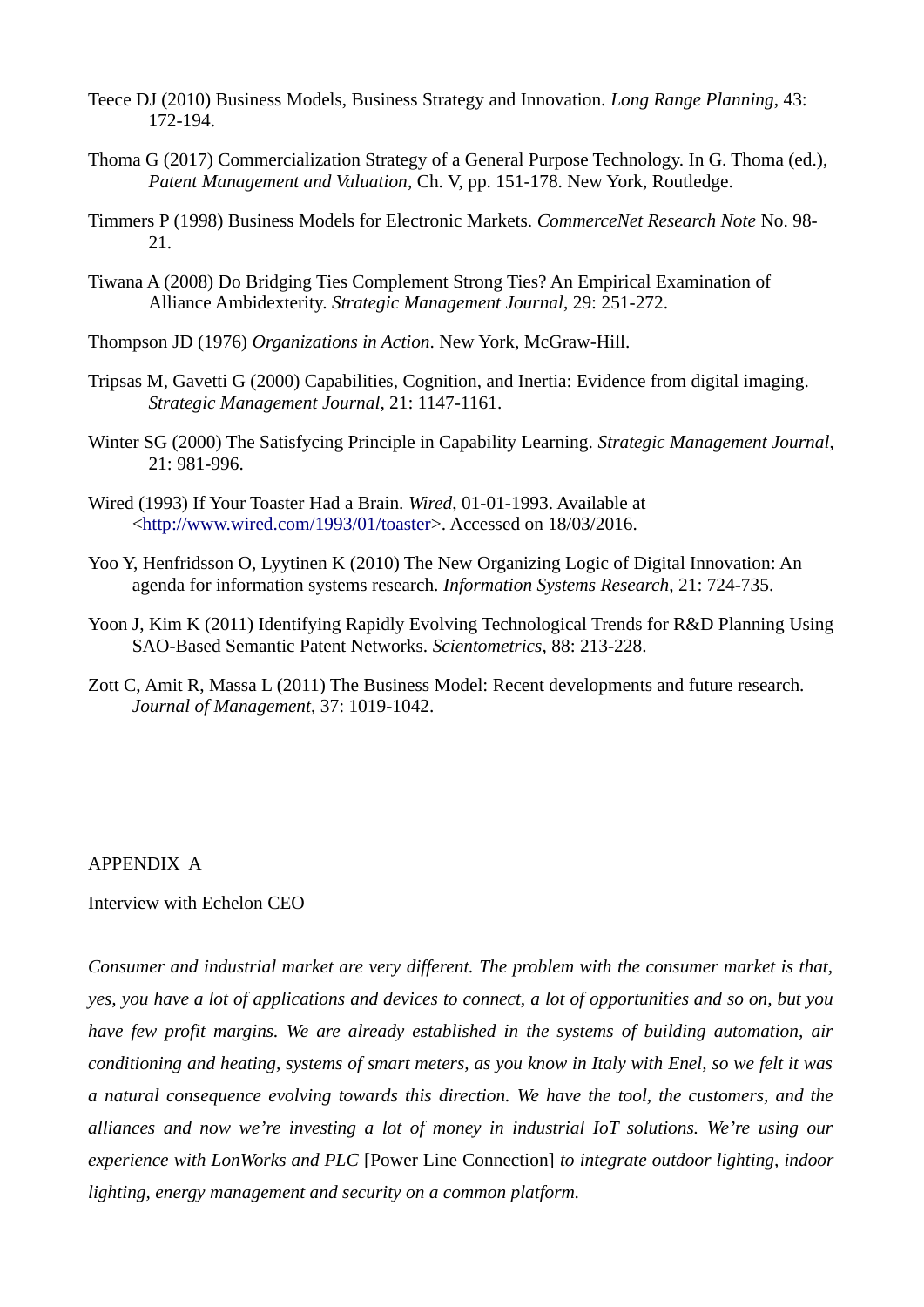*Although the consumer IoT gets more press attention, the real financial and societal potential lies in the industrial IoT. The cost of connecting to the IoT is dropping. Ten years ago, it was about \$10 per connection, now it's \$4 for a Wi-Fi module or Echelon chip, and soon it'll be \$2. Also, and this is important, customers don't really buy an 'IoT.' They buy solutions to certain vertical market problems. As for vertical market opportunities, we see lighting as the one with the biggest immediate potential, because connecting highly controllable and sensor-enabled LED lights can have many, many benefits in terms of health, customer satisfaction, asset utilization and learning. Beyond lighting, we foresee big opportunities in transportation — such as locomotion, aircraft telemetry and smart traffic systems — and the smart grid.* (Sege, 2015)

## APPENDIX B

This appendix entails the received wisdom on business models for the IIoT. In particular, Figure (B1) shows the scheme of Fleisch et al. (2014), whereas Figure (B2) shows the scheme of Claro Partners (2014). Albeit neither scheme differentiates between IoT and IIoT, both of them assume that value coincides with customer value, thereby ruling out any possibility that the value arises out of the possibility of consumer profilation. Thus, we find that both schemes are particularly relevant for IIoT, rather than IoT.



Figure B1 (Fleisch *et al*., 2014). Customer value is supposed to arise at the interface between the physical and the digital world. Bi-directional arrows between functionality layers mean that each layer should be designed in conjunction with neighboring layers.